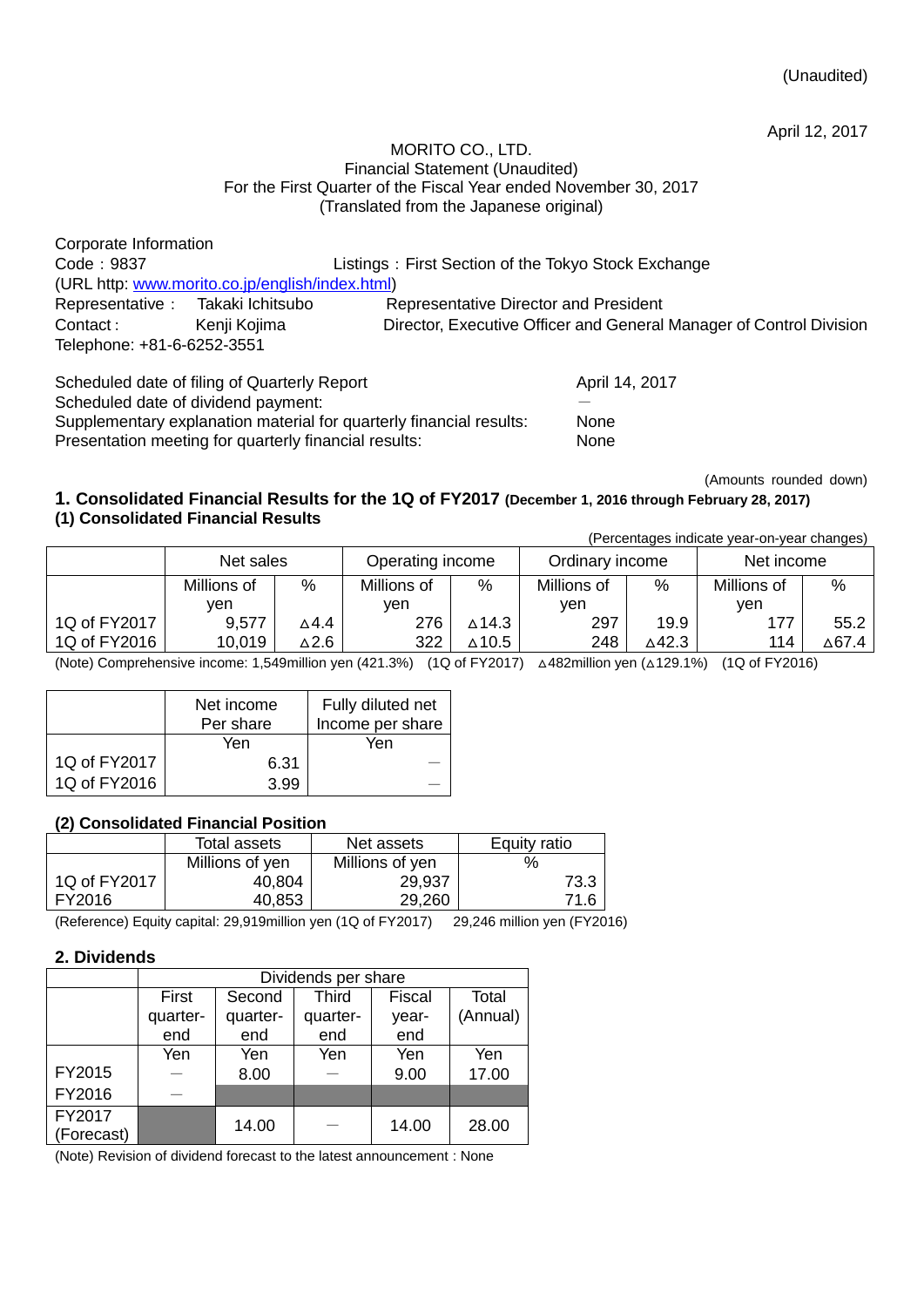(Unaudited)

# **3. Consolidated Forecast for FY2017 (December 1, 2016 through November 30, 2017)**

| (Percentages represent changes from corresponding period of previous year) |                 |                                      |           |                 |   |                 |                 |   |          |
|----------------------------------------------------------------------------|-----------------|--------------------------------------|-----------|-----------------|---|-----------------|-----------------|---|----------|
|                                                                            |                 | <b>Net Sales</b><br>Operating income |           |                 |   | Ordinarv profit |                 |   |          |
|                                                                            | Millions of yen | %                                    |           | Millions of yen | % |                 | Millions of yen | % |          |
| Full year                                                                  | 43,000          |                                      | 70<br>. ت | .800            |   | ∣.o             | 700             |   | ົ<br>ے.ت |

|           |                 | Net income | Net income per share |  |
|-----------|-----------------|------------|----------------------|--|
|           | Millions of yen |            | Yen                  |  |
| Full year | 3.000           | 154.0      | 105.44               |  |

(Note) Revision of consolidated earnings forecast to the latest announcement: None

\*Notes

(1) Changes of important subsidiaries during the period (changes of specific subsidiaries in accordance with changes in the scope of consolidation) : None Newly included : None

Extended company : None

(2) Adoption of special accounting treatment for preparing quarterly consolidated financial statements : None

(3) Changes in accounting policies and changes or restatement of accounting estimates

- (i) Changes in accounting policies caused by revision of accounting standards : None
- (ii) Changes in accounting policies other than (i) : Yes
- (iii) Changes in accounting estimates : None

(iv) Restatements : None

(Note) For details, please refer to 'Matters Concerning Summary Information (Note) (3) Changes in accounting policy, Changes in accounting estimates and Revision restated' on page 3 of the Attachment.

### (4) Number of outstanding shares (common shares)

(i) Number of outstanding shares, including treasury shares at end of period:

- 30,800,000 shares (as of February 28, 2017)
- 30,800,000 shares (as of November 30, 2016)
- (ii) Number of shares of treasury stock at end of period:
	- 3,002,600 shares (as of February 28, 2017) 2,349,000 shares (as of November 30, 2016)

(iii) Average outstanding number of shares during the period:

28,089,867 shares (the 1Q of FY2017)

28,590,305 shares (the 1Q of FY2016)

\*Status of execution of the quarterly review of financial statement

At the time of publication of this quarterly financial results release, the review procedures for the quarterly financial statements based on the Financial Instruments and Exchange Law were completed.

# \*Disclosure and other special notes regarding performance forecasts

The forecast above are based on information available to management as of the date on which these performance-related figures were disclosed, and various factors may cause actual results to differ from these forecasts. For issues to keep in mind when using the forecasts and criteria conditioned upon the forecasts, please refer to["01. Qualitative Information for the Period under](#page-3-0) Revie[w\(1\) Business Performance"](#page-3-1) on page 4 We have also introduced "Stock Granting Trust (J-ESOP)"and "Board Incentive Plan(BIP)". Consequently, the shares held by Trust and Custody Service Bank, ltd. and The Master Trust Bank of Japan, ltd. are included in the treasury shares.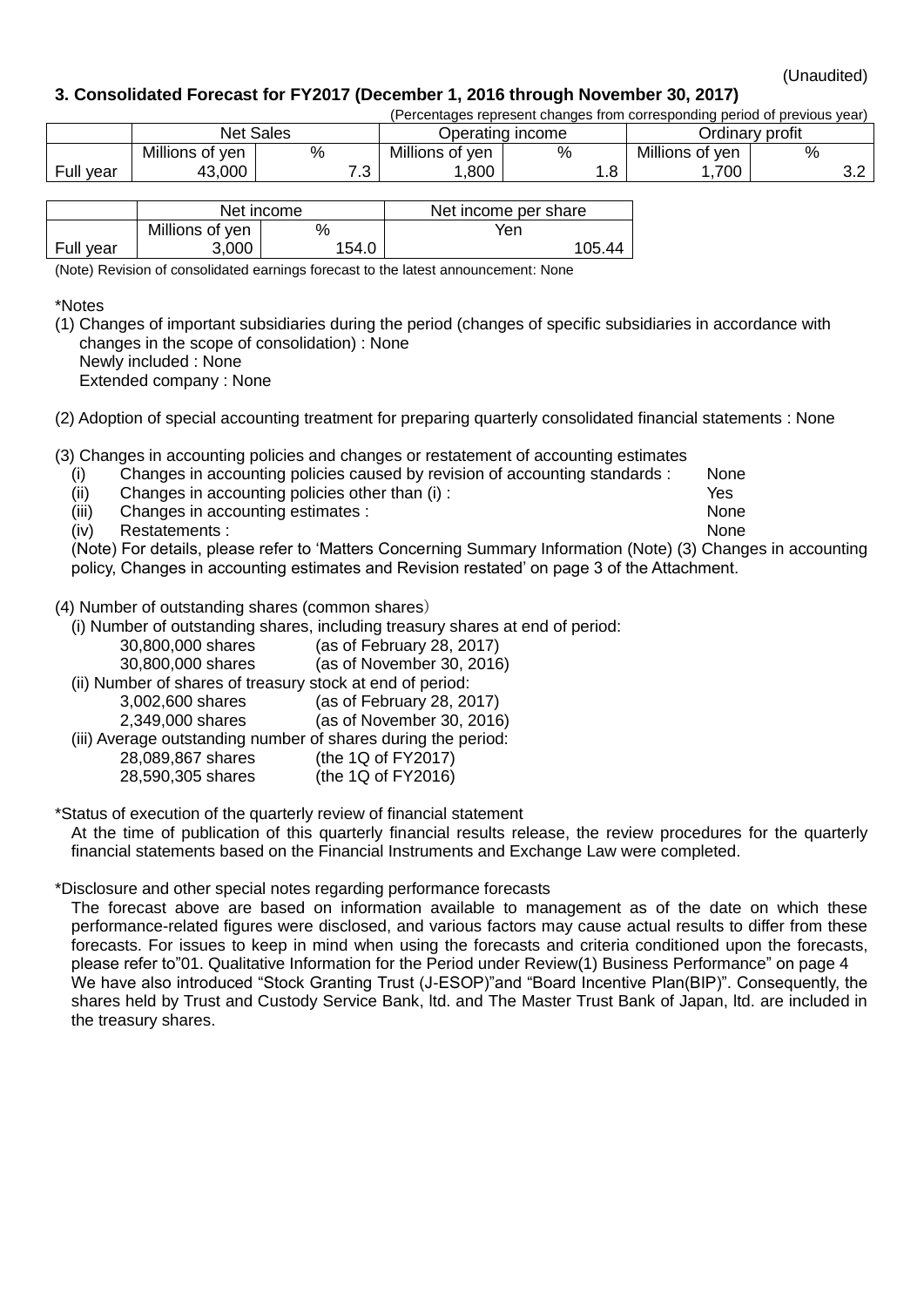# **Index**

| (2) Forecast of Consolidated Business Results and Other Forward-looking Information 3        |  |
|----------------------------------------------------------------------------------------------|--|
|                                                                                              |  |
|                                                                                              |  |
| (2) Adoption of Special Accounting Treatment for Preparing Quarterly Consolidated Financial  |  |
|                                                                                              |  |
| (3) Changes in Accounting Policies, Changes in Accounting Estimates and Revision Restated3   |  |
|                                                                                              |  |
|                                                                                              |  |
|                                                                                              |  |
| (2) Quarterly Consolidated Statements of Income and Consolidated Statements of Comprehensive |  |
|                                                                                              |  |
|                                                                                              |  |
|                                                                                              |  |
|                                                                                              |  |
|                                                                                              |  |
|                                                                                              |  |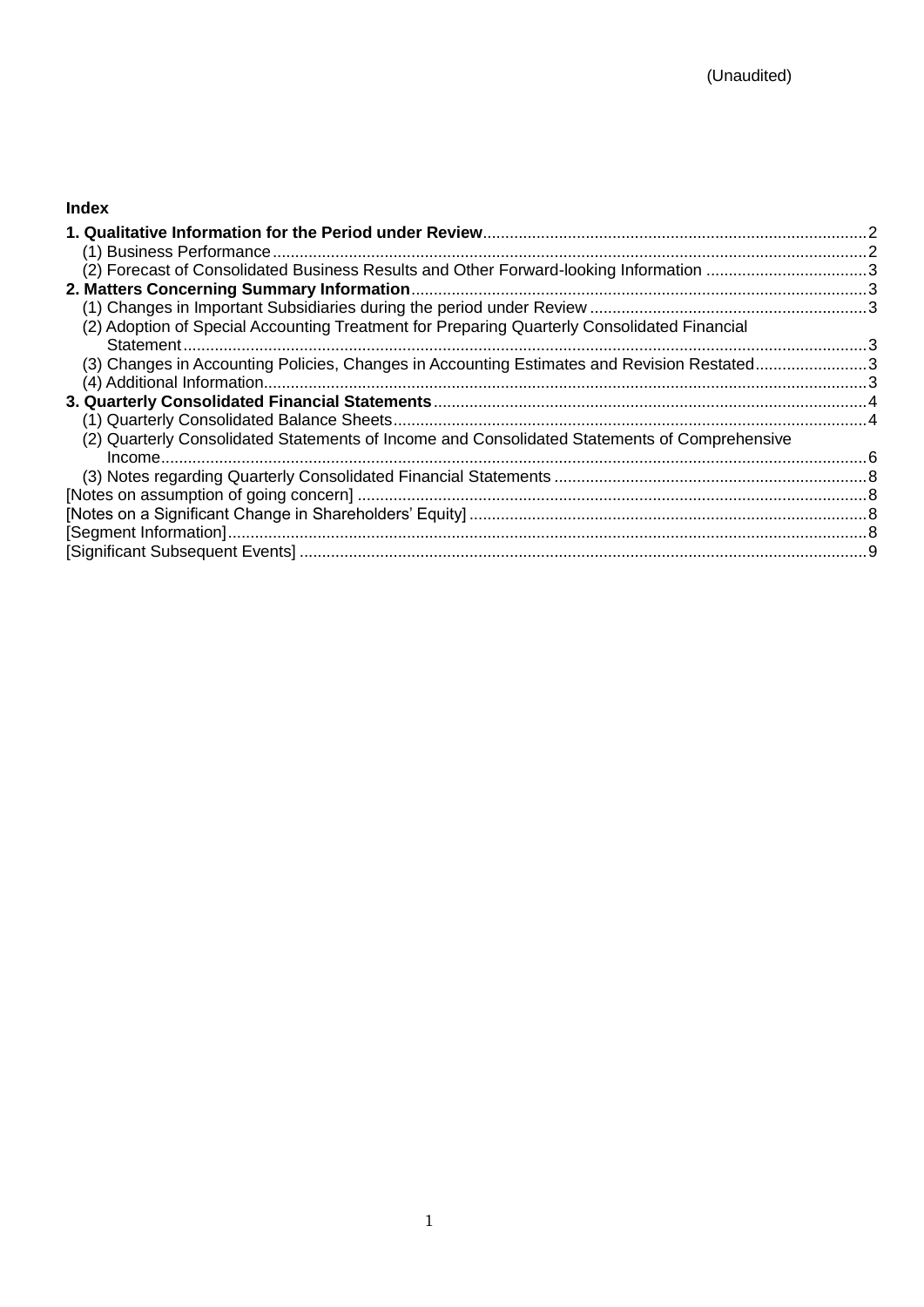### <span id="page-3-0"></span>**1. Qualitative Information for the Period under Review**

#### <span id="page-3-1"></span>**(1) Business Performance**

In the First quarter (From 1<sup>st</sup> December, 2016 to 28<sup>th</sup> February, 2017) of the fiscal year ended November  $30<sup>th</sup>$ , 2017, the Japanese economy has shown signs of modest recovery by improving employment situation and income. However, the economy situation was still unstable due to uncertain economic situation of emerging countries and risk of rapid exchange fluctuations in unstable global market.

In the global economy, economic recovery in the US continues due to the increase in consumption and capital investment was caused by economic policies of new government. However, EU economy was also uncertain due to Brexit and debt problem of major Banks around EU.

In such a situation, our group is accelerating a growth strategy by the development of value-added Japanese items, expansion of a global sales channel under  $7<sup>th</sup>$  mid-term management plan, and will promote the realization of value creation which the era seeks, expand our business in not only existing market such ASEAN, china, western, but also in untapped market.

As a result, in the current quarterly performance reach net sales ¥95,707million (decreased by 4.4% from a year earlier), operating income ¥276 million (decreased by 14.3% from a year earlier), ordinary income ¥297 million (increased by 19.9% from a year earlier), net income ¥177 million (increased by 55.2% from a year earlier).

The exchange rate used for the consolidated financial statement of the current quarter end as below:

¥109.43 to the U.S. dollar, ¥117.86 to the euro, ¥15.99 to the Chinese yuan, ¥14.11 to the Hong Kong dollar, ¥3.45 to the Taiwan dollar, ¥0.0048 to the Vietnamese dong, ¥3.09 to the Thai baht.

The exchange rate used for the consolidated financial statement of the year earlier quarter end as below:

¥120.54 to the U.S. dollar, ¥131.67 to the euro, ¥18.34 to the Chinese yuan, ¥15.55 to the Hong Kong dollar, ¥3.68 to the Taiwan dollar, ¥0.0053 to the Vietnamese dong, ¥3.35 to the Thai baht.

Segment information as below

#### [Japan]

As for the apparel division, sales of the accessories for uniform/working wear and women were increased, however sales of the accessories for sports and outdoor apparel manufacturer which was strong in same period a year earlier were decreased.

In the consumer product division, sales of accessories for health-related items, automobile interior components, rental and cleanup of of kitchen supplies were increased, but sales of the accessories for shoes and video equipment were decreased.

As a result, net sales were ¥6,574 million (increased by 1.4% from a year earlier).

#### [Asia]

As for the apparel division, sales of the accessories for US and EU apparel manufacturers in Hong Kong were decreased.

In the consumer product division, sales of the automobile interior component for Japanese auto makers in Shenzhen, and sales of accessories for video equipment in Thailand were decreased. As a result, net sales were ¥1,762 million (decreased by 11.4% from a year earlier) including effect of Japan yen appreciation.

#### [Europe and the U.S.]

As for the apparel division, sales of the accessories for domestic market in the U.S. were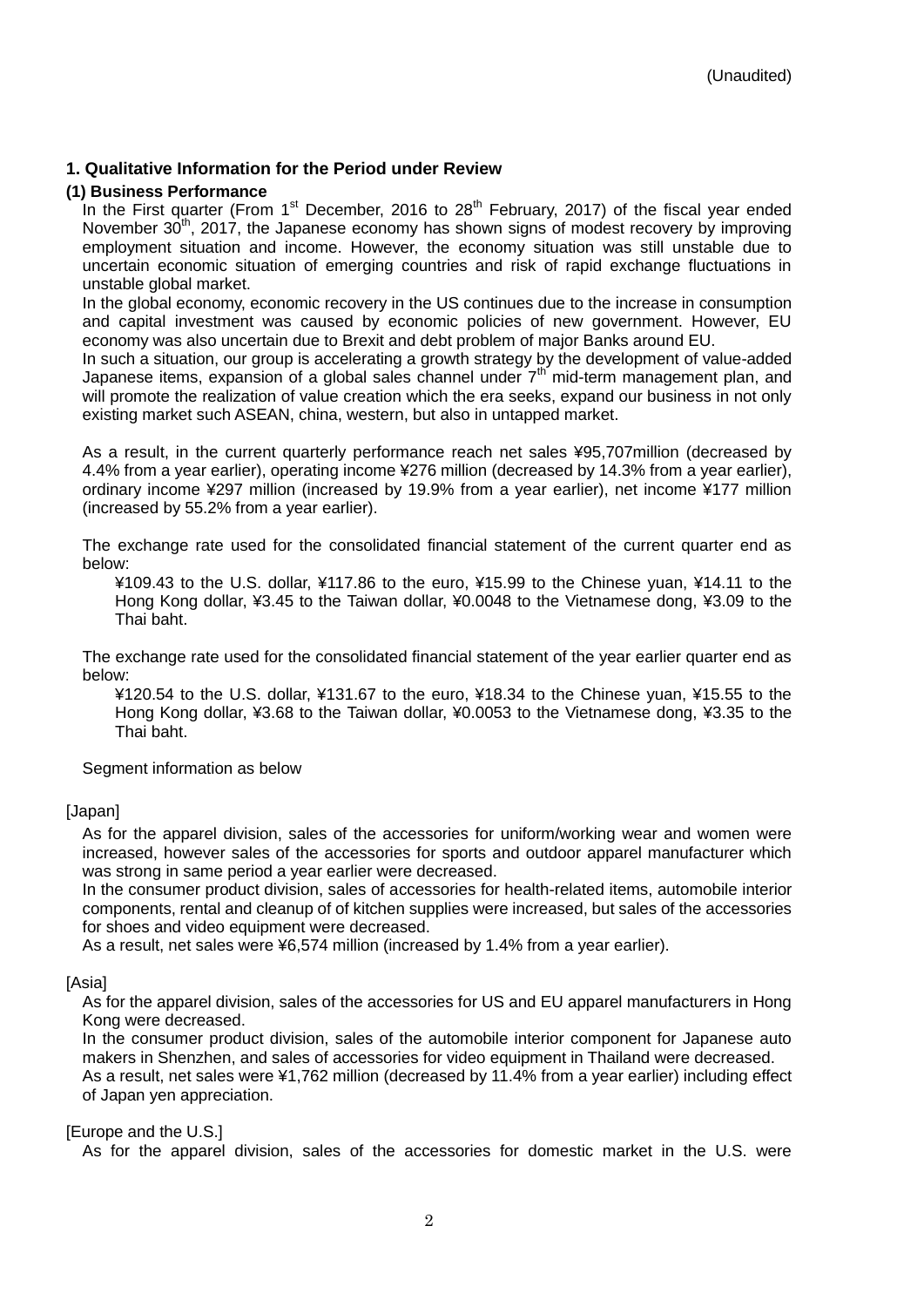deceased.

In the consumer product division, sales of automobile interior article for Japanese automobile manufacture in the U.S. and sales of the accessories for video equipment were decreased. As a result, net sales were ¥1,240 million (decreased by 19.7% from a year earlier) including effect of Japan yen appreciation.

#### <span id="page-4-0"></span>**(2) Forecast of Consolidated Business Results and Other Forward-looking Information**

Currently, there has been no change in the consolidated forecast of FY2017 which was announced in 13th January, 2017.

# <span id="page-4-1"></span>**2. Matters Concerning Summary Information**

- <span id="page-4-2"></span>**(1) Changes in Important Subsidiaries during the period under Review** Not applicable
- <span id="page-4-4"></span><span id="page-4-3"></span>**(2) Adoption of Special Accounting Treatment for Preparing Quarterly Consolidated Financial Statement**

Not applicable.

# <span id="page-4-5"></span>**(3) Changes in Accounting Policies, Changes in Accounting Estimates and Revision Restated**

Changes in the method of foreign currency conversion for Income and Expense in overseas subsidiaries

Income and Expense in overseas subsidiaries has been converted by an exchange rate as of accounting date into Japanese yen up to now. However, the method which is that Income and Expense in overseas subsidiaries has been converted by average number of exchange rate into Japanese yen is applied from the first quarter of this fiscal year. The purpose for this change was to take a financial result of overseas subsidiaries more appropriately in consolidated accounting, because it will be becoming more important for consolidated accounting.

As a result, retroactive application was not implemented since the effect on the first quarter of previous year and the term to beginning of this fiscal year caused by this change was minor.

# <span id="page-4-6"></span>**(4) Additional Information**

Application of Implementation Guidance on Recoverability of Deferred Tax Assets

Implementation Guidance on Recoverability of Deferred Tax Assets (ASBJ Statement No.26 of March 28, 2016), have been applied from the first quarter of the fiscal year under review.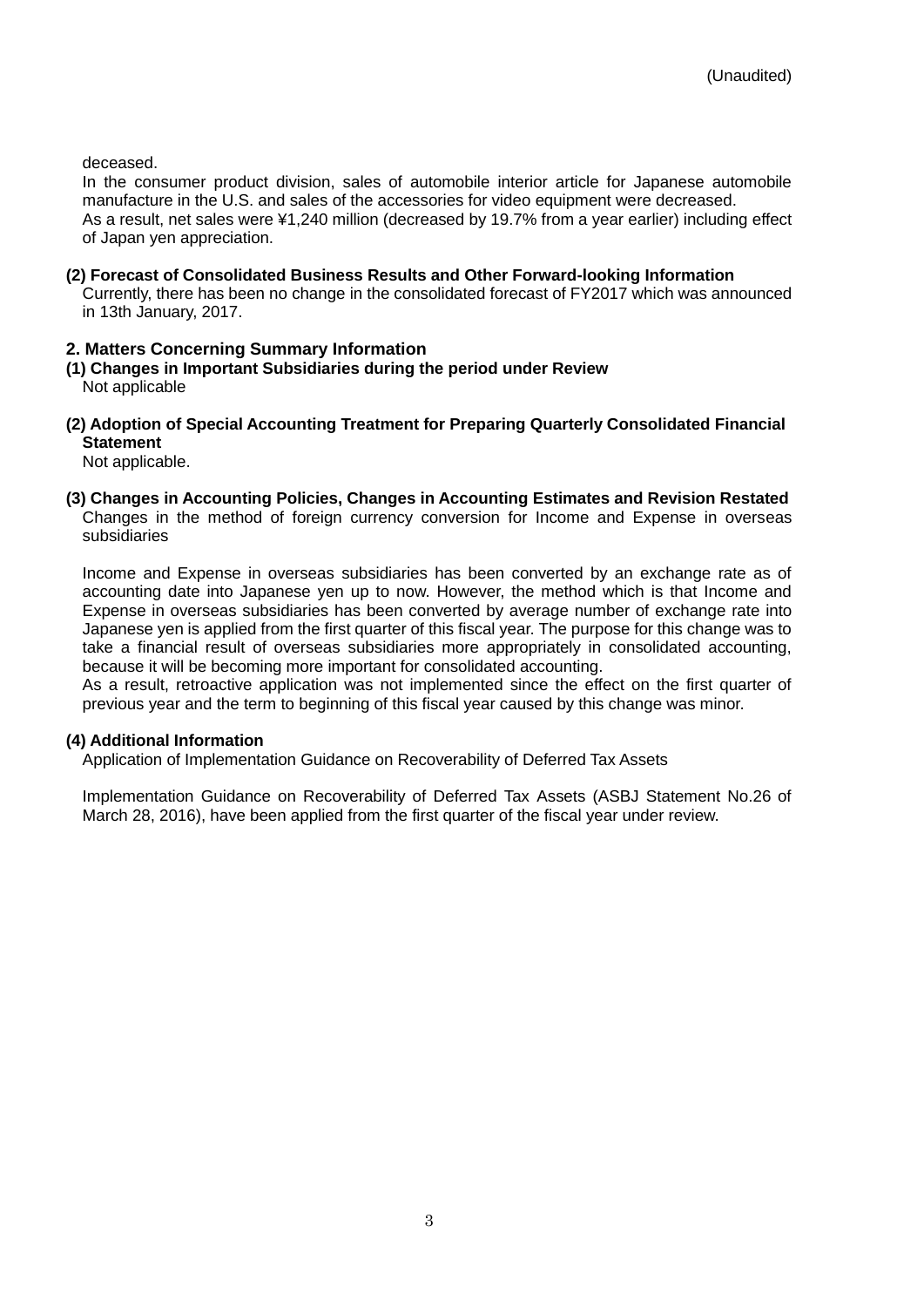# <span id="page-5-0"></span>**3. Quarterly Consolidated Financial Statements**

# <span id="page-5-1"></span>**(1) Quarterly Consolidated Balance Sheets**

|                                          | FY 2016                   | FY 2017                   |
|------------------------------------------|---------------------------|---------------------------|
|                                          | (As of November 30, 2016) | (As of February 28, 2017) |
|                                          | Thousands of yen          | Thousands of yen          |
| <b>Assets</b>                            |                           |                           |
| <b>Current assets</b>                    |                           |                           |
| Cash and deposits                        | 9,442,122                 | 8,558,214                 |
| Notes and accounts receivable            | 10,583,460                | 10,277,776                |
| Inventory                                | 4,034,245                 | 4,685,666                 |
| Other current assets                     | 1,097,177                 | 941,357                   |
| Allowance for doubtful accounts          | △29,950                   | △32,940                   |
| <b>Total current assets</b>              | 25,127,055                | 24,430,074                |
| <b>Fixed assets</b>                      |                           |                           |
| <b>Tangible fixed assets</b>             |                           |                           |
| Land                                     | 3,224,579                 | 3,233,054                 |
| Other tangible fixed assets              | 3,151,432                 | 3,378,032                 |
| <b>Total tangible fixed assets</b>       | 6,376,011                 | 6,611,087                 |
| Intangible fixed assets                  |                           |                           |
| Goodwill                                 | 3,000,353                 | 3,310,257                 |
| Other Intangible fixed assets            | 1,239,174                 | 1,347,558                 |
| <b>Total intangible fixed assets</b>     | 4,239,528                 | 4,657,815                 |
| Investments and other fixed assets       |                           |                           |
| Investment securities                    | 4,055,364                 | 4,025,763                 |
| Net defined benefit asset                | 221,830                   | 221,705                   |
| Other fixed assets                       | 890,628                   | 912,124                   |
| Allowance for doubtful account           | ∆74,988                   | ∆70,988                   |
| Total investments and other fixed assets | 5,092,834                 | 5,088,605                 |
| <b>Total fixed assets</b>                | 15,708,375                | 16,357,508                |
| Deferred assets                          | 18,205                    | 17,155                    |
| <b>Total assets</b>                      | 40,853,636                | 40,804,737                |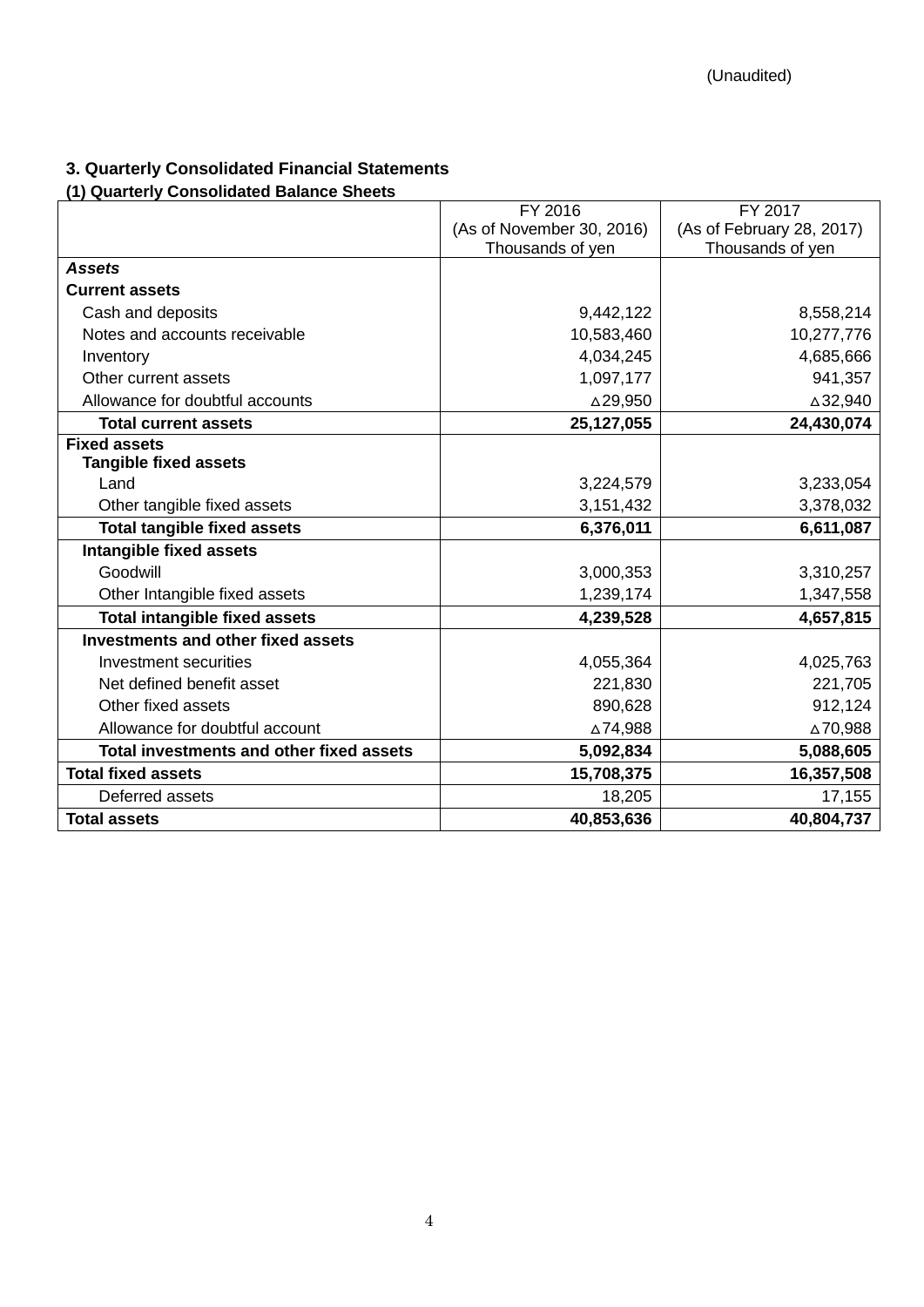|                                                     | FY 2016                   | FY 2017                   |
|-----------------------------------------------------|---------------------------|---------------------------|
|                                                     | (As of November 30, 2016) | (As of February 28, 2017) |
|                                                     | Thousands of yen          | Thousands of yen          |
| <b>Liabilities</b>                                  |                           |                           |
| <b>Current liabilities</b>                          |                           |                           |
| Notes and accounts payable                          | 4,262,005                 | 4,273,652                 |
| Short-term loans payable                            | 180,000                   | 180,000                   |
| Current portion of bonds                            | 400,000                   | 400,000                   |
| Current portion of long-term debt                   | 375,396                   | 375,396                   |
| Accrued tax payable                                 | 379,220                   | 155,994                   |
| Reserve for bonuses                                 | 175,722                   | 157,682                   |
| Reserve for director's bonuses                      | 79,232                    | 28,238                    |
| Other current liabilities                           | 1,465,489                 | 1,081,638                 |
| <b>Total current liabilities</b>                    | 7,317,066                 | 6,652,602                 |
| <b>Fixed liabilities</b>                            |                           |                           |
| Bonds payable                                       | 1,400,000                 | 1,400,000                 |
| Long-term debt                                      | 161,081                   | 67,232                    |
| Provision for retirement benefit by stock           | 17,375                    | 16,020                    |
| Provision for director's retirement benefit         | 30,433                    | 31,633                    |
| Provision for director's retirement benefit by      | 35,059                    | 38,721                    |
| stock                                               |                           |                           |
| Provision for environmental measures                | 18,133                    | 20,896                    |
| Net defined benefit liability                       | 918,021                   | 921,089                   |
| Other fixed liabilities                             | 1,695,603                 | 1,718,791                 |
| <b>Total fixed liabilities</b>                      | 4,275,706                 | 4,214,385                 |
| <b>Total liabilities</b>                            | 11,592,772                | 10,866,988                |
| <b>Net Assets</b>                                   |                           |                           |
| <b>Shareholders' equity</b>                         |                           |                           |
| Capital                                             | 3,532,492                 | 3,532,492                 |
| Capital surplus                                     | 3,498,724                 | 3,498,724                 |
| Retained earnings                                   | 23,966,197                | 23,882,349                |
| <b>Treasury stock</b>                               | △1,230,960                | ∆1,847,019                |
| <b>Total shareholders' equity</b>                   | 29,766,453                | 29,066,546                |
| Other comprehensive income                          |                           |                           |
| Valuation<br>difference<br>available-for-sale<br>on | 1,336,046                 | 1,302,661                 |
| securities                                          |                           |                           |
| Deferred gains or losses on hedges                  | 861                       | ∆614                      |
| Difference in revaluation of land                   | ∆1,280,438                | ∆1,280,438                |
| Foreign currency translation adjustment             | △463,484                  | 938,748                   |
| Remeasurement of defined benefit plans              | ∆112,982                  | ∆107,810                  |
| Total other comprehensive income                    | △519,997                  | 852,546                   |
| Subscription rights to shares                       | 14,408                    | 18,656                    |
| <b>Minority interests</b>                           |                           |                           |
| <b>Total net assets</b>                             | 29,260,863                | 29,937,749                |
| <b>Total liabilities and net assets</b>             | 40,853,636                | 40,804,737                |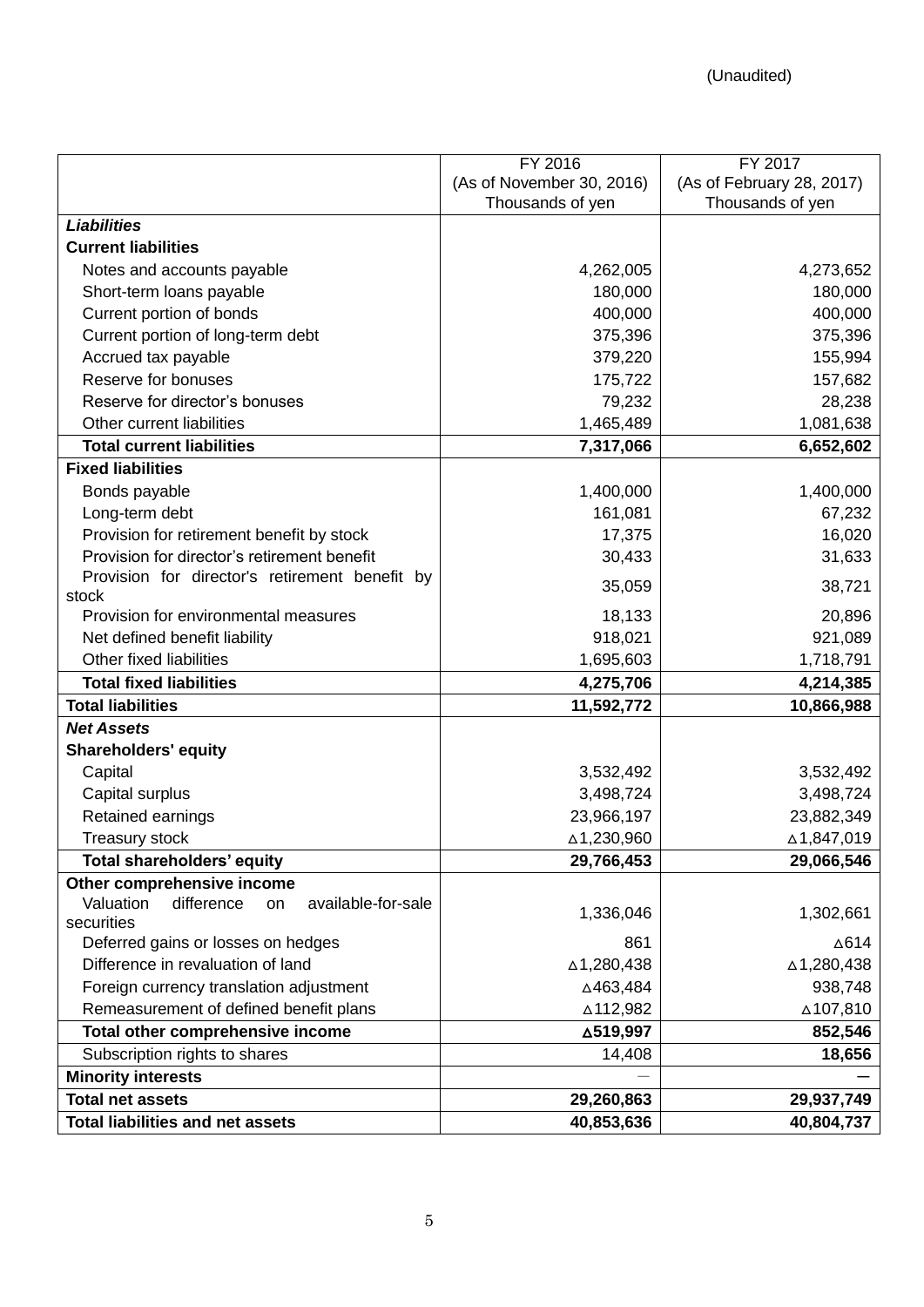### <span id="page-7-0"></span>**(2) Quarterly Consolidated Statements of Income and Consolidated Statements of Comprehensive Income**

Quarterly Consolidated statements of income

The First Quarter accounting period

|                                                        | FY 2016                                | FY 2017                                |
|--------------------------------------------------------|----------------------------------------|----------------------------------------|
|                                                        | (December 1, 2015                      | (December 1, 2016                      |
|                                                        | through                                | through                                |
|                                                        | February 29, 2016)<br>Thousands of yen | February 28, 2017)<br>Thousands of yen |
| <b>Net sales</b>                                       | 10,019,651                             | 9,577,100                              |
| <b>Cost of sales</b>                                   | 7,417,945                              | 7,039,032                              |
| <b>Gross profit</b>                                    | 2,601,706                              | 2,538,067                              |
| Total<br>selling,<br>administrative<br>and<br>general  |                                        |                                        |
| expense                                                | 2,279,618                              | 2,261,904                              |
| <b>Operating Income</b>                                | 322,088                                | 276,163                                |
| Non-operating income                                   |                                        |                                        |
| Interest received                                      | 5,882                                  | 5,047                                  |
| Dividends received                                     | 10,894                                 | 6,704                                  |
| Rent on real estate                                    | 19,025                                 | 12,850                                 |
| Foreign exchange gains                                 |                                        | 27,984                                 |
| Equity in earnings of affiliates                       | 13,968                                 | 11,019                                 |
| Other non-operating income                             | 5,690                                  | 12,823                                 |
| <b>Total non-operating income</b>                      | 55,461                                 | 76,430                                 |
| <b>Non-operating expenses</b>                          |                                        |                                        |
| Interest paid                                          | 4,706                                  | 2,242                                  |
| Cash discount on sales                                 | 21,611                                 | 21,264                                 |
| Foreign Exchange Loss                                  | 76,067                                 |                                        |
| Others non-operating expense                           | 26,729                                 | 31,307                                 |
| <b>Total non-operating expense</b>                     | 129,114                                | 54,814                                 |
| <b>Ordinary Income</b>                                 | 248,435                                | 297,779                                |
| <b>Extra ordinary income</b>                           |                                        |                                        |
| Gains on sales of fixed assets                         | 1,682                                  | 299                                    |
| Total extra ordinary income                            | 1,682                                  | 299                                    |
| <b>Extra ordinary loss</b>                             |                                        |                                        |
| Loss on disposal of fixed assets                       | 953                                    | 576                                    |
| Loss on sales of fixed assets                          | 9,892                                  | 2,473                                  |
| Loss on golf membership rights                         |                                        | 700                                    |
| <b>Total extra ordinary loss</b>                       | 10,846                                 | 3,749                                  |
| Net income before taxes and other adjustment           | 239,272                                | 294,329                                |
| Corporate, inhabitant and business taxes               | 89,254                                 | 109,734                                |
| Adjustments to corporate and other taxes               | 35,802                                 | 7,318                                  |
| <b>Total income taxes</b>                              | 125,056                                | 117,052                                |
| Net income                                             | 114,215                                | 177,276                                |
| Profit(Loss) attributable to non-controlling interests |                                        |                                        |
| Profit(Loss) attributable to owners of parent          | 114,215                                | 177,276                                |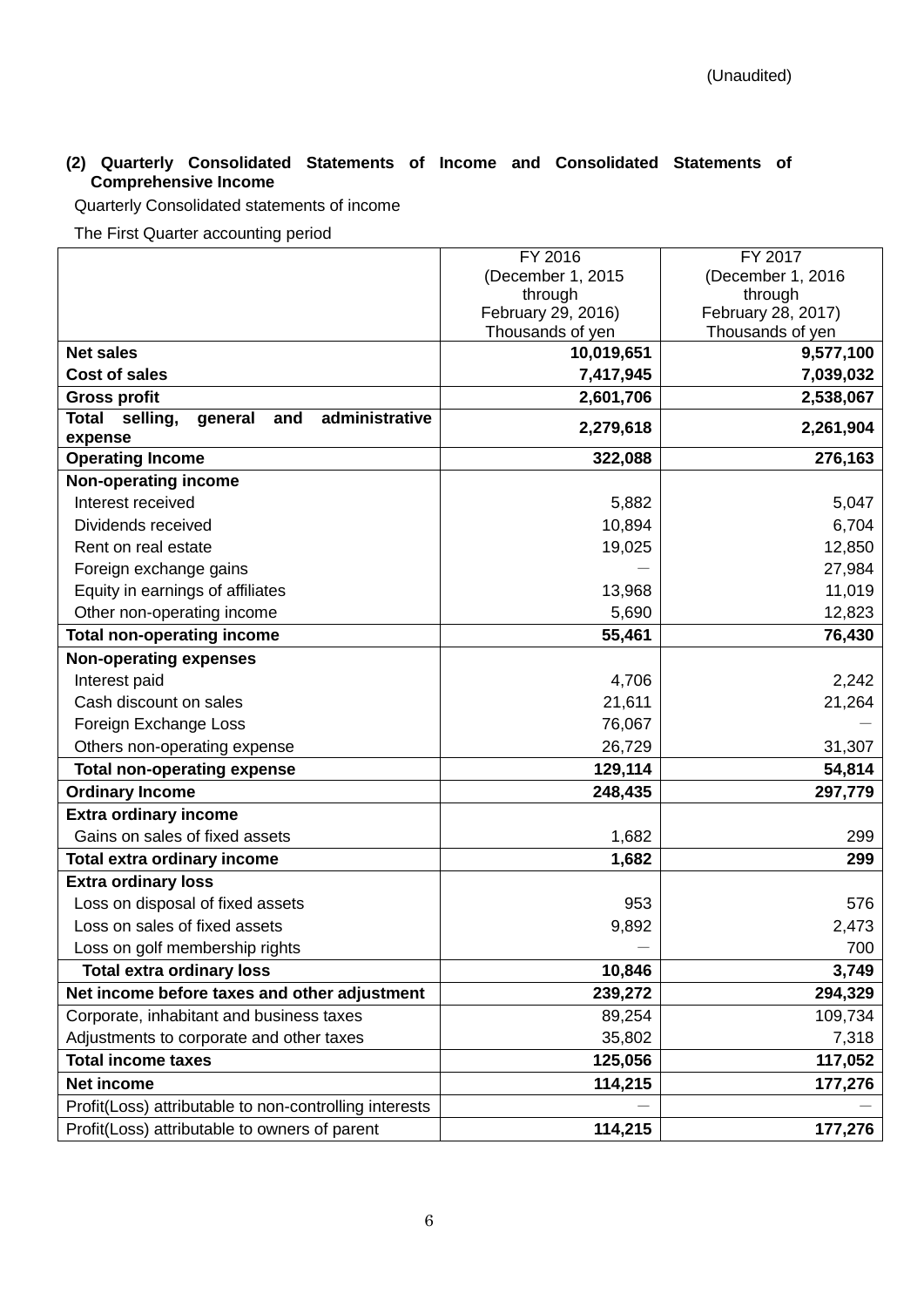# Consolidated Statements of Comprehensive Income

|                                                      | FY 2016            | FY 2017            |
|------------------------------------------------------|--------------------|--------------------|
|                                                      | (December 1, 2015) | (December 1, 2016  |
|                                                      | through            | through            |
|                                                      | February 29, 2016) | February 28, 2017) |
|                                                      | Thousands of yen   | Thousands of yen   |
| Net Income                                           | 114,215            | 177,276            |
| Other comprehensive income                           |                    |                    |
| Unrealized<br>available-for-sale<br>gain(loss)<br>on | △564,695           | △33,384            |
| securities                                           |                    |                    |
| Deferred gains or losses on hedges                   | $\Delta$ 5,229     | ∆1,475             |
| Foreign currency translation adjustment              | $\triangle$ 18,147 | 1,402,233          |
| Adjustments to retirement benefit                    | $\triangle$ 8,537  | 5,172              |
| Total other comprehensive income                     | △596,610           | 1,372,544          |
| <b>Comprehensive income</b>                          | △482,394           | 1,549,821          |
| (Breakdown)                                          |                    |                    |
| Comprehensive income attribute to the parent         | △482,394           | 1,549,821          |
| Comprehensive income attribute to the minority       |                    |                    |
| shareholders                                         |                    |                    |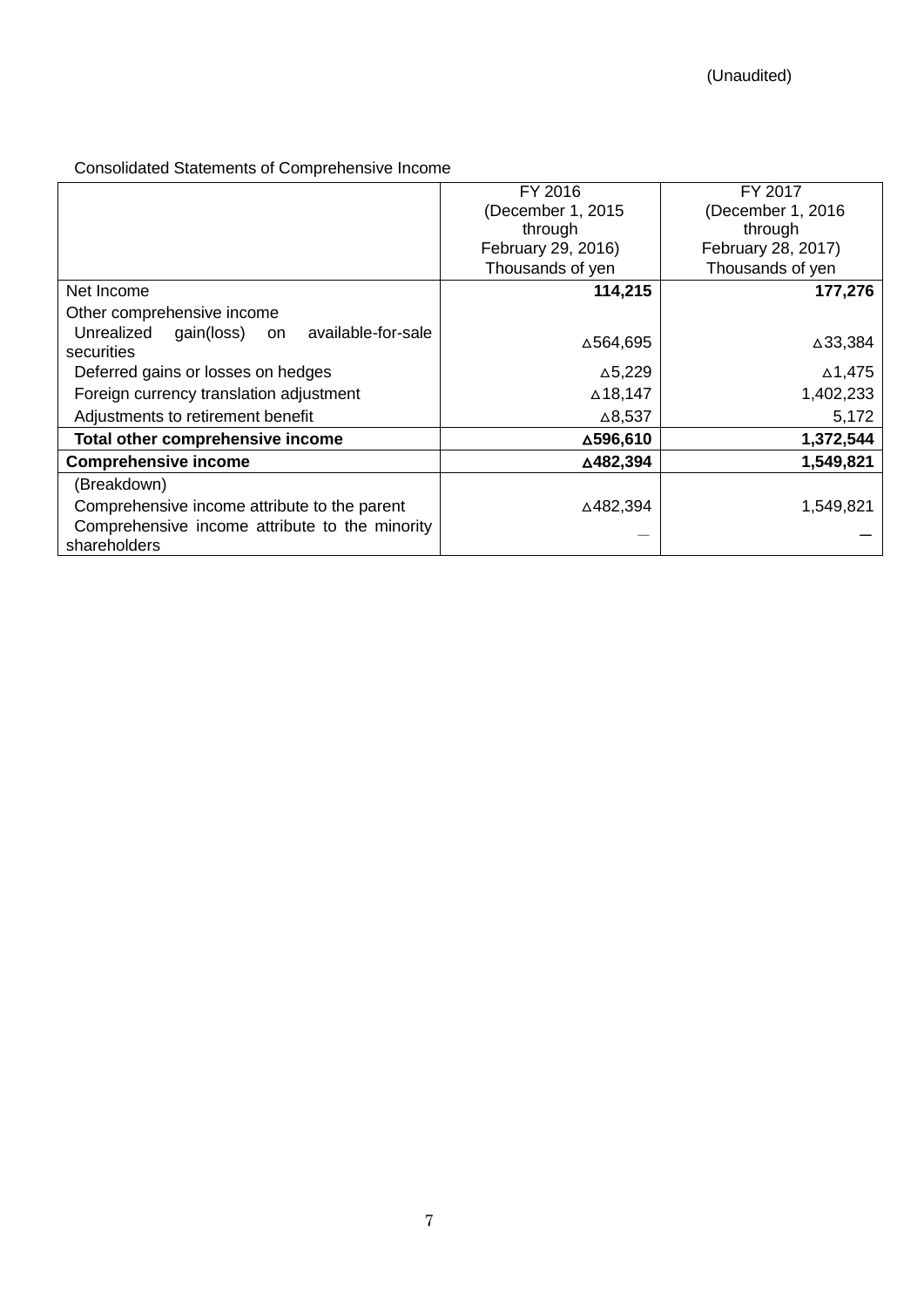# <span id="page-9-0"></span>**(3) Notes regarding Quarterly Consolidated Financial Statements**

<span id="page-9-1"></span>[Notes on assumption of going concern] Not applicable.

<span id="page-9-2"></span>[Notes on a Significant Change in Shareholders' Equity] Not applicable.

<span id="page-9-3"></span>[Segment Information]

1. The First quarter of FY 2016 (December 1, 2015 through February 29, 2016) The information on net sales, income or loss, assets and other items by reportable segment

(Thousands of yen)

| 1100                                               |                    |           |           |            |            |                                 |
|----------------------------------------------------|--------------------|-----------|-----------|------------|------------|---------------------------------|
|                                                    | Reportable Segment |           |           |            | Adjustment | Consolidated                    |
|                                                    | Japan              | Asia      | EU and US | Total      | (Note 1)   | Statement<br>Amount<br>(Note 2) |
| <b>Net Sales</b><br>Sales to external<br>customers | 6,485,661          | 1,990,191 | 1,543,799 | 10,019,651 |            | 10,019,651                      |
| Inter segment sales and<br>transfer                | 558,878            | 481,654   | 25,303    | 1,065,837  | △1,065,837 |                                 |
| Total                                              | 7,044,539          | 2,471,845 | 1,569,103 | 11,085,489 | △1,065,837 | 10,019,651                      |
| Segment income                                     | 227,398            | 117,332   | 63,483    | 408,213    | ∆86,125    | 322,088                         |
| $\mathbf{A}$ $\mathbf{A}$ $\mathbf{A}$             |                    |           |           |            |            |                                 |

(Notes)

1. Adjustment of △86,125 thousand yen includes △78,816 thousand yen-corporate expenses that are not distributed to each reportable segment and other  $\triangle 7,308$  thousand yen.

2. The amounts for income or losses in the reportable segments were subsequently adjusted with the amount of operating income on the quarterly consolidated profit and loss statement.

#### 2. The First Quarter of FY 2017 (December 1, 2016 through February 28, 2017) The information on net sales, income or loss, assets and other items by reportable segment

|                                     |                           |           |           |            |            | (Thousands of yen)              |
|-------------------------------------|---------------------------|-----------|-----------|------------|------------|---------------------------------|
|                                     | <b>Reportable Segment</b> |           |           |            | Adjustment | Consolidated                    |
|                                     | Japan                     | Asia      | EU and US | Total      | (Note 1)   | Statement<br>Amount<br>(Note 2) |
| Net Sales                           |                           |           |           |            |            |                                 |
| Sales to external<br>customers      | 6,574,279                 | 1,762,626 | 1,240,194 | 9,577,100  |            | 9,577,100                       |
| Inter segment sales and<br>transfer | 477,412                   | 627,843   | 20,090    | 1,125,346  | ∆1,125,346 |                                 |
| Total                               | 7,051,692                 | 2,390,470 | 1,260,285 | 10,702,447 | ∆1,125,346 | 9,577,100                       |
| Segment income                      | 274,226                   | 86,868    | ∆4,009    | 357,085    | △80,922    | 276,163                         |

(Notes)

1. Adjustment of △80,922 thousand includes △77,948 thousand yen-corporate expenses that are not distributed to each reportable segment and other △2,974 thousand yen.

2. The amounts for income or losses in the reportable segments were subsequently adjusted with the amount of operating income on the consolidated profit and loss statement.